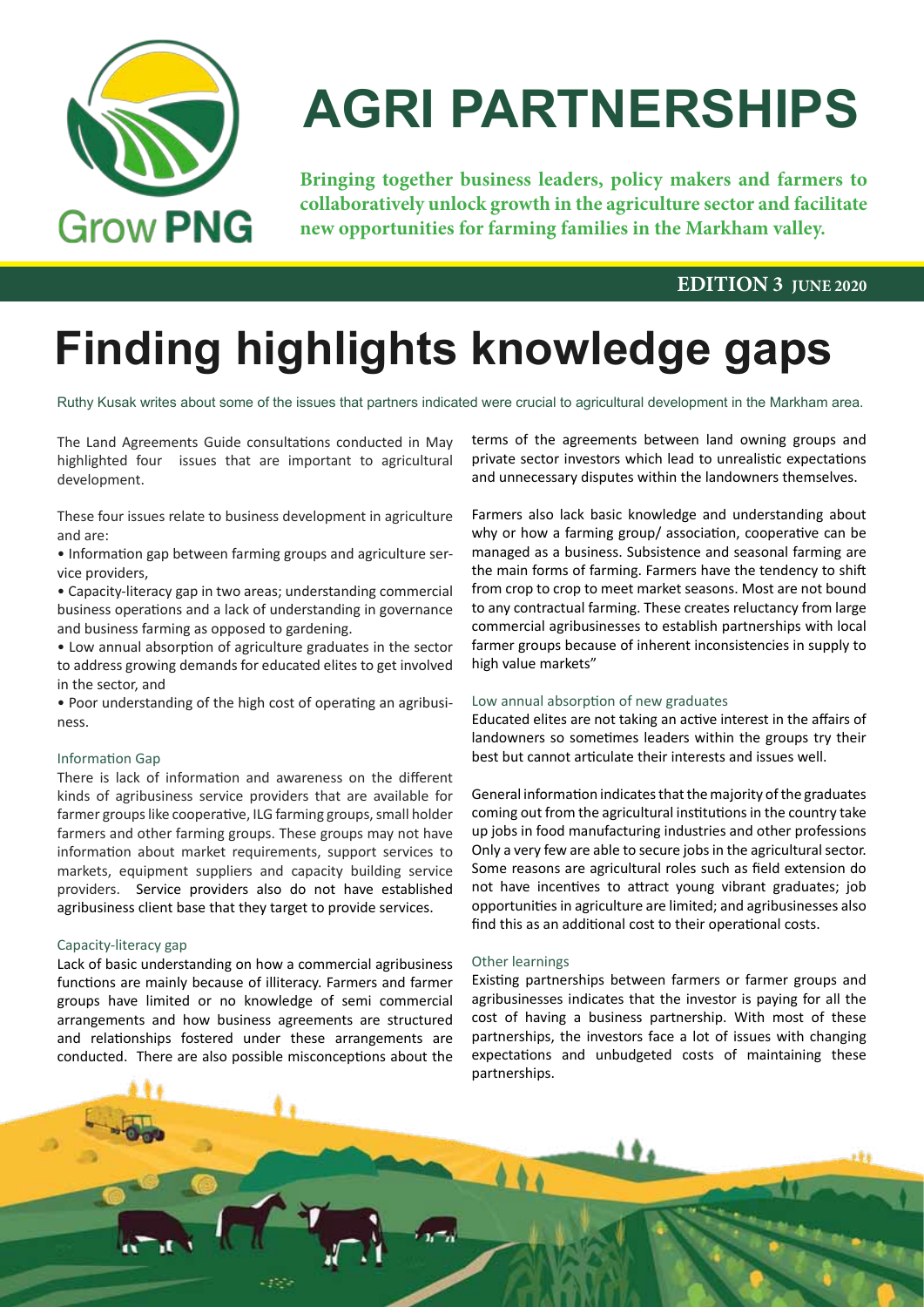

"The Australian Government is excited to partner with the Morobe Provincial Government and Lae City Authority on the School Gardens Project. The project focuses on improving nutrition and agricultural education. PNG has great potential, so if students can learn the right skills at school, this can equip them for a bright future." - Paul Murphy, Australian Consul-General in Lae.

### **Morobe School Gardens Project**

The Morobe School Garden Project is a partnership between the Morobe Provincial Government, the Lae City Authority and the Australian Government.

With the support of the Morobe Education Department, the project will work hand in-hand with high schools and primary schools to strengthen agricultural education, provide nutritious meals to students, and educate them on good nutrition.

The impact of covid-19 is being felt by the people of Morobe, both in terms of job losses and local food supply disruptions. Because of that the project's immediate focus is increasing local food production and creating opportunities for local community members to work on school farms.

Beyond covid-19 and for the long term, the project will work with schools to strengthen agricultural and nutrition education, supply nutritious food for students, and teach basic business and financial skills to help graduates earn good incomes from agriculture.

The project will have a high school and a primary school stream. At high schools, subject to feasibility of the site and what the school is willing to maintain, the project will build vegetable gardens, rice paddies, cocoa plots, fish ponds and poultry sheds. At the primary schools, the project will establish small gardens. The feasibility of layer bird sheds to supply eggs to primary school students is also being considered.

The project will adapt the package in consultation with the schools, according to what is already there and each school's existing plans. The initial phase of the project will focus on building school farms.

The project will partner with the Lae City Hand Up Program, which will provide community workers for the project.

The long term phase of the project aims to address some of the challenges that schools face in maintaining school farms and agricultural education programs. It will aim to: - Foster healthy eating and better nutrition for school students at the primary school level. - Build on existing agricultural education in secondary schools to include practical agribusiness skills and supplement school feeding with sustainable, low cost food from the school farm. - Develop a package of resources and tools that are integrated into the existing curriculum, extending subjects such as Making a Living and Healthy Eating to use the school garden and farming as a practical handson learning experience for students. - In close consultation with schools, teachers and the community, develop a practical sustainable, self-funding and cost-effective model with tools and resources that can be adopted by other schools.

**CONTACT: BERNARD MALADINA, Project Coordinator E-mail: bernard.maladina@global.net.pg Mobile: 73397833**

## **LCHUP, from just a concept to reality**

The Lae City Hand Up Program started from just a concept. The ideas and thoughts pooled together by a group of people has evolved from just words on paper into action. Two key actions of the program are engaging community workers and projects.

Screening for community workers who would be participating in the program started in May. At end of May, the first 12 women participated in the official launch of the program. Screening continued and at end of June individuals were screened.

The first three project has been identified and will begin in July.

Westpac Bank Lae staff have so far conducted four financial literacy training for the screened community workers and also assisted them to open Westpac bank accounts for those who did not have an account with the back.

The Lae Hand Up Program is a partnership between the Australian Government, Lae City Authority, Morobe Provincial Government and Westpac Bank PNG, supported by Grow PNG and Lae Chamber of Commerce Incorporation.

**Pictures from top to bottom First meeting held in April to discuss the concept.**

**First 12 women who attended the first financial literacy training by Westpac and opened their accounts.**

**Westpac staff assisting the second group of community workers to open their accounts in early June.**



Any organisation is welcome to become a partner of Grow PNG and its Working Groups. Partners are expected to have an interest in the country and agriculture, a commitment to supporting smallholders and rural development and an openness to partner with other organisations in a pre-competitive space.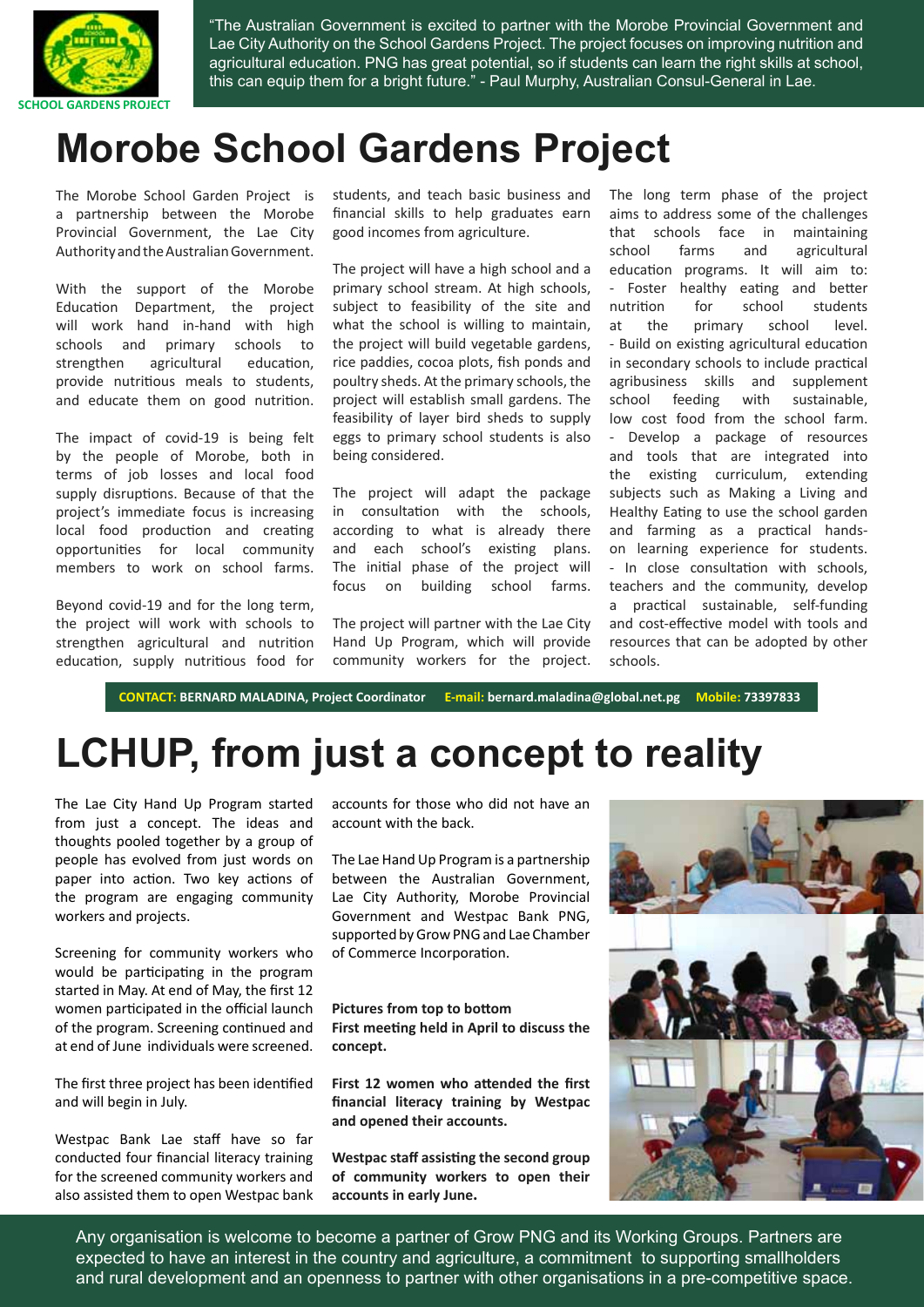### **Reimaging food retail in Asia after covid-19**

**Mckinsey & Company Survey released in April 2020** *https://www.mckinsey.com/industries/retail/our-insights/*

The new survey suggest where, and how, food retailers in Asia might rethink their businesses in the wake of covid-19.

As the coronavirus pandemic spreads across the globe, threatening lives as well as livelihoods, it has clarified the vital role that grocery retailers play in society.

Consumers expect these businesses to keep them fed and healthy, and groceries remain essential retailers in an uncertain situation that continues to evolve day by day.

To better understand how covid-19 is affecting people's behaviors, spending, and expectations, we conducted research with more than 5,000 consumers in Asia, across seven countries.

Nearly 70% of Thailand respondents and 53 percent of Indonesian respondents are very worried about their ability to make ends meet because of the coronavirus. In Australia, China, and South Korea, the figures are lower (between 30 and 41 percent) but still significant. These countries are in different stages of the epidemic's progression, and their governments have taken different actions to address it.

Regardless, the surveys point to signs that some shifts in consumer behavior are similar and could be lasting. These shifts require food retailers to act—and in some cases, accelerate the changes they have already made in response to the crisis—in four areas:

1. Reimagine safety, health, and the scope of supply chains.

2. Reimagine how technology can enable delivery and the value chain

3. Reimagine the meaning of value for money



### **Sustainable supply chain vital for food security**

Having access to fresh and nutritious food remains crucial for life and economy. However, disasters such as the covid-19 could seriously affect sustainability of food supply and access.

Restrictions on movement of people and goods during the covid-19 lock down period caused a decline in the supply of fresh foods at local markets and supermarkets in large cities and towns including Lae.

In response, the National Agricultural Research Institute (NARI) is working in partnership with the State of Emergency Committee in Morobe to develop a wholesale bulk-buying strategy.

The strategy will operate within the covid-19 protocols to ensure fresh produce supplies are maintained to protect the wellbeing of both the consumers and the farmers.

Acting Director-General of NARI Dr Sergie Bang said PNG needs to have an internal fresh food supply chain.

"However, the proposed fresh produce wholesale supply project will require the National Government to revive district stations as sites to set up collection nurseries and fresh produce depots," Dr Bang said.

This would involve setting up consolidation depots and organising wholesale points of purchase and delivery to urban satellite (small) markets for resale to consumers. The idea is being developed in partnership with stakeholders including Morobe Division of Agriculture and Livestock, Fresh Produce Development Agency and Women in Agricultural Development Foundation.

Implementing of this concept would ideally involve partnering with businesses in the supply chain such as wholesale and the transport.Initial work has begun to undertake this process with Markham and Bulolo districts in Morobe Province.

To have in place and implement an effective bulk-buying system; farmers will have to be informed to apply best practices that help to improve fresh produces yields, should be provided basic skills in using sustainable farming practices to improve soil fertility and how harvests are done, packaged, handled and supplied.

Development of seed saving culture to prevent loss of seed banks of traditional staples to pests, diseases and changes in climatic patterns is another area that farmers will also need help with.

NARI is prepared to facilitate collection of improved crop varieties from its research among rural communities.

These improved crop varieties include early maturing, drought tolerant sweet potatoes, taros, cassava and rice that have been successfully grown in high and low altitude during the 2015-2016 droughts.

4. Reimagine loyalty **BY SAMUEL TOPOSONA, Information & Communication associate NARI headquarters, Bubia, Morobe Province**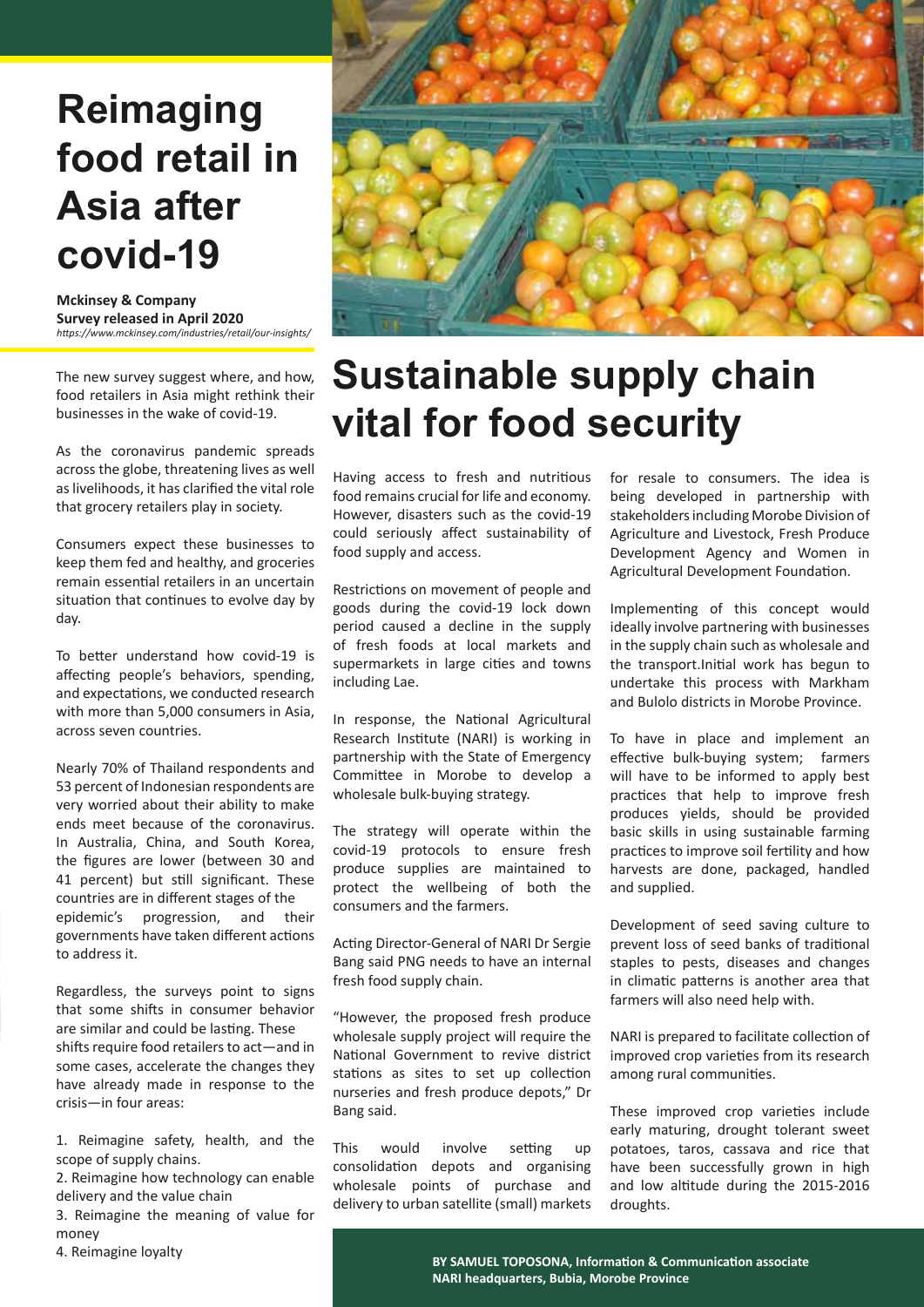

## **Fresh produce and covid-19 A look into NKW Fresh's approach**

Raising above the challenges of the covid-19 pandemic in Papua New Guinea for NKW Fresh was all about 'thinking outside the box'.

NKW Fresh carted fresh food through Mapai transport from as far as Mt Hagen during the country-wide state of emergency and lockdown period. In some villages, people refused to participate because of fear associated with lack of knowledge and understanding of covid-19.

Grow PNG had a conversation with NKW Fresh's Commercial Manager Geoff Baker about the approach NKW Fresh took in ensuring there was continuous supply of fresh vegetables for people in Lae.

#### Tell us about the approach NKW Fresh took to address fresh food needs during the covid-19 lockdown.

This period was very busy for our business. With the Lae main market closed we had to think 'outside the box' on how to provide fresh fruit and vegetables for the citizens of Lae. What I did was reverse our business model; instead of having the farmers and suppliers coming to our depot, as PMV transport was now banned, I organized my refrigerated trucks to go to the outer villages to procure stock.

#### How did NKW Fresh approach the fresh food needs during that period?

Essentially, we became a mini Lae market. On top of our regular corporate client requirements, we expanded our range to include all the food types that locals also love to eat like pitpit.

#### Why did NKW Fresh do this?

To meet the demand. We continued to supply our corporate clients and expanded our offerings to suit the local requirements. NKW Fresh can be flexible like that. We were incredibly busy with up to 200 families a day waiting patiently to pick up fresh fruit and vegetables.

#### What types of food was carted?

Nearly everything you would find at the Lae market daily.

Were there any challenges and how were they overcome?

It was an unknown period for all. Challenges faced included transport issues as the local PMVs were not allowed to travel, vehicle pass issues, inter province travel issues, and covid-19 education issues. All issues faced were solved one at a time and the daily experience gained were used to assist with solving the next issue. The village education and awareness issue is still not solved. There were examples whereby villages shut their doors to outsiders. We offered to arrive in full personal protective equipment, meet outside the village, not enter and to pick up produce. In some examples this was still rejected as we were outsiders. If the villages were supported more with health workers driving to these outer regions to explain the invisible disease, we were all facing, it would have made procurement easier. The elders had no real understanding of what was happening and that mixed with cultural puripuri (magic) under the circumstances, I understand their reasoning to block outsiders. There were also humanitarian issues due to the lockdown. I was aware of some outer areas requesting to swap coffee for rice and not money.

#### Who were your main customers?

On top of our regular mining sector and corporate clients Fresh was serving approximately 200 Lae families per day and providing produce to the local grocery food stores.

#### Were there some customers (example hotels) you did not supply. If yes, why?

Hotels are the perfect example of clients that have suffered terribly during this entire pandemic. The amount of produce ordered by our hotel clients has dropped dramatically due to covid-19 travel restrictions and social distancing requirements.

#### Where did the food come from?

I set a 2-hour window from the depot and NKW Fresh picked up produce from every supplier and farmer in that range and we used Mapai transport to backload vegetables from our suppliers in Mt Hagen. We also supported the Simbu Farmers association and assisted them with inter province vehicle passes so they could travel to the Lae depot.

#### Who did NKW Fresh buy the food from?

*continue on page 5*

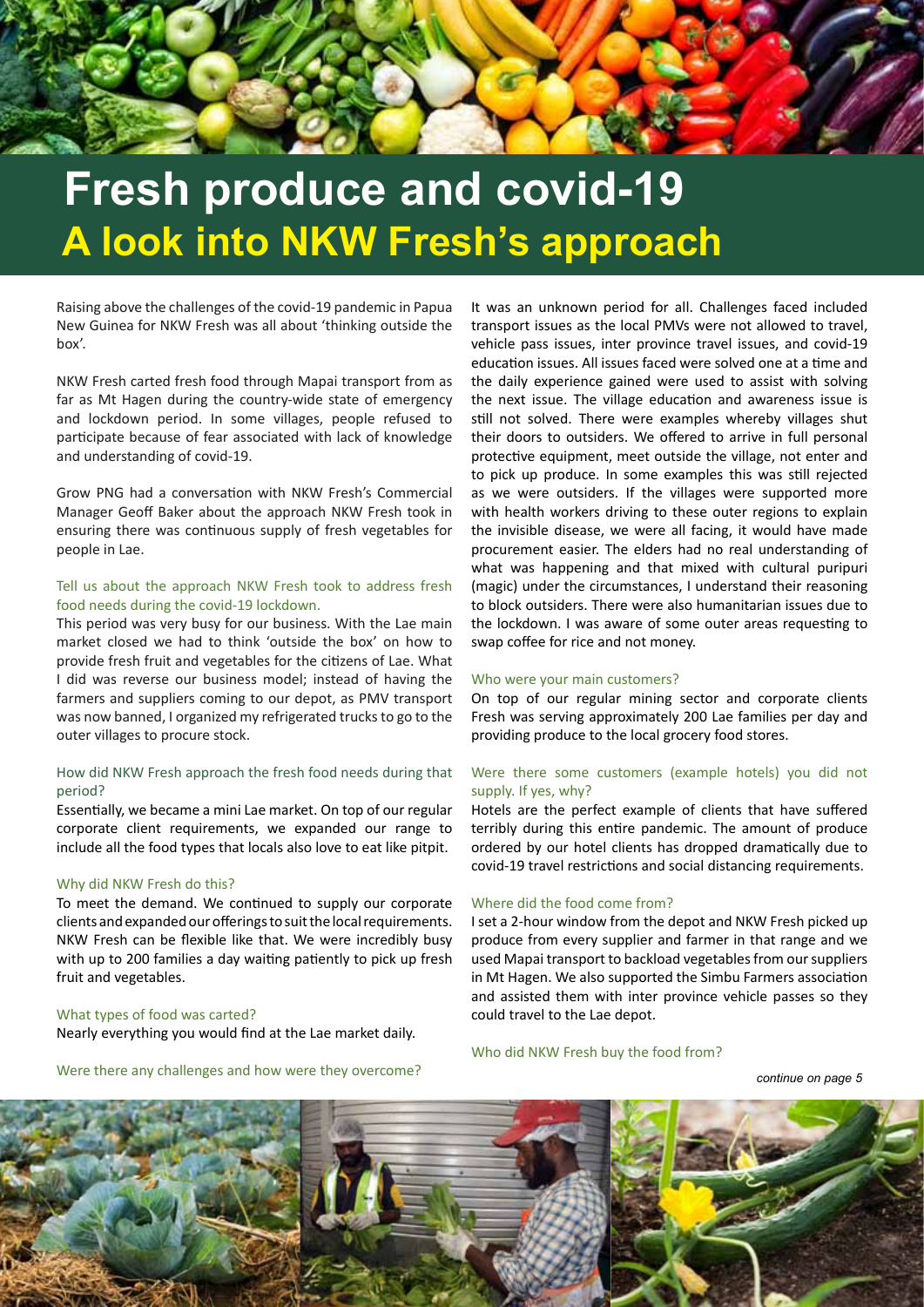"The fresh sector is genuinely amazing. It allows our grassroots people to feed themselves and with a little bit of support and guidance, they can also make some income." Geoff Baker , NKW Fresh Commercial Manager



### **NKW Fresh and covid-19**

Fresh continued to purchase from our registered farmer and suppliers. These farmers are registered in our database.

#### During that period, how many tons was hauled?

We procured approximately 22 tons of fresh produce over the two-week lockdown period.

#### Did NKW Fresh let any of its employees go?

No, my employees are good people and have families and I am responsible for that. I'm no longer employing casuals.

#### What are your thoughts about the fresh produce sector, from farmer education and production to supply chain?

The fresh sector is genuinely amazing. It allows our grassroots people to feed themselves and with a little bit of support and guidance, they can also make some income. And it's the only sector where education is not important as hard work, however, all my farmers do get better yields when they engage the NKW Fresh FEO (Field extension office - Unitec Agri Graduate) support network program. The area that requires most improvement would be our local infrastructure. Our roads need maintenance to allow access to the people in the further parts of the surrounding province.

NKW also established a fresh food order system for customers. What is it called? NKW Fresh Click & Collect

#### How does NKW Click & Collect work, from customers placing orders to how payments are done?

Weekly I email my database containing a list of available fresh produce to clients. My clients reply by placing their email orders. Depending on the response time, their supply is either ready by 3pm the same day or from 9am the following day. Payments are very flexible at NKW Fresh, we offer direct deposit, tap and go with both local and international cards, and we do accept small payments with cash.

How long has the system been in place? Since coronavirus restrictions began.

#### Why was the system established?

The very successful system was created to accommodate the social distancing requirements.

#### Who were/are your clients?

Local business houses and staff. We even deliver larger local



orders at no additional costs.

#### How is the system contributing to business?

It adds another successful dimension. My customers love the convenience and the service associated with it.

#### Apart from the covid-19, how much in tons (estimate) in a year does NKW Fresh haul in fresh produce supply?

2020 is a little bit of an unknown, however when the economy recovers NKW Fresh will purchase 600 to 700 tons of local produce per year.

#### What are your major clients in the country?

We have varied list of clients. We have Hidden Valley and Harmony mines. We have our very large NKW Group internal requirements and the Nadzab Redevelopment project. We have island clients in Kokopo and Lihir and we have mainland clients in both Port Moresby and Lae.

A survey on Reimagining food retail in Asia after Covid-19 *(https://www.mckinsey.com/industries/retail/our-insights/)* by Mckinsey & Company released in April suggest where, and how, food retailers in Asia might rethink their businesses in the wake of covid 19. The survey results showed that the coronavirus pandemic has clarified the vital role that grocery retailers play in society. Consumers expect these businesses to keep them fed and healthy, and groceries remain essential retailers in an uncertain situation. The short-term priorities for food retailers are clear:

- Safeguard the health of employees and customers
- Maintain business continuity
- Set up nerve centers to manage their organizations' work on the covid-19 crisis,
- And manage demand to align with supply-chain capacity for example, by reducing the assortment of offerings, rethinking promotions, or introducing new products.

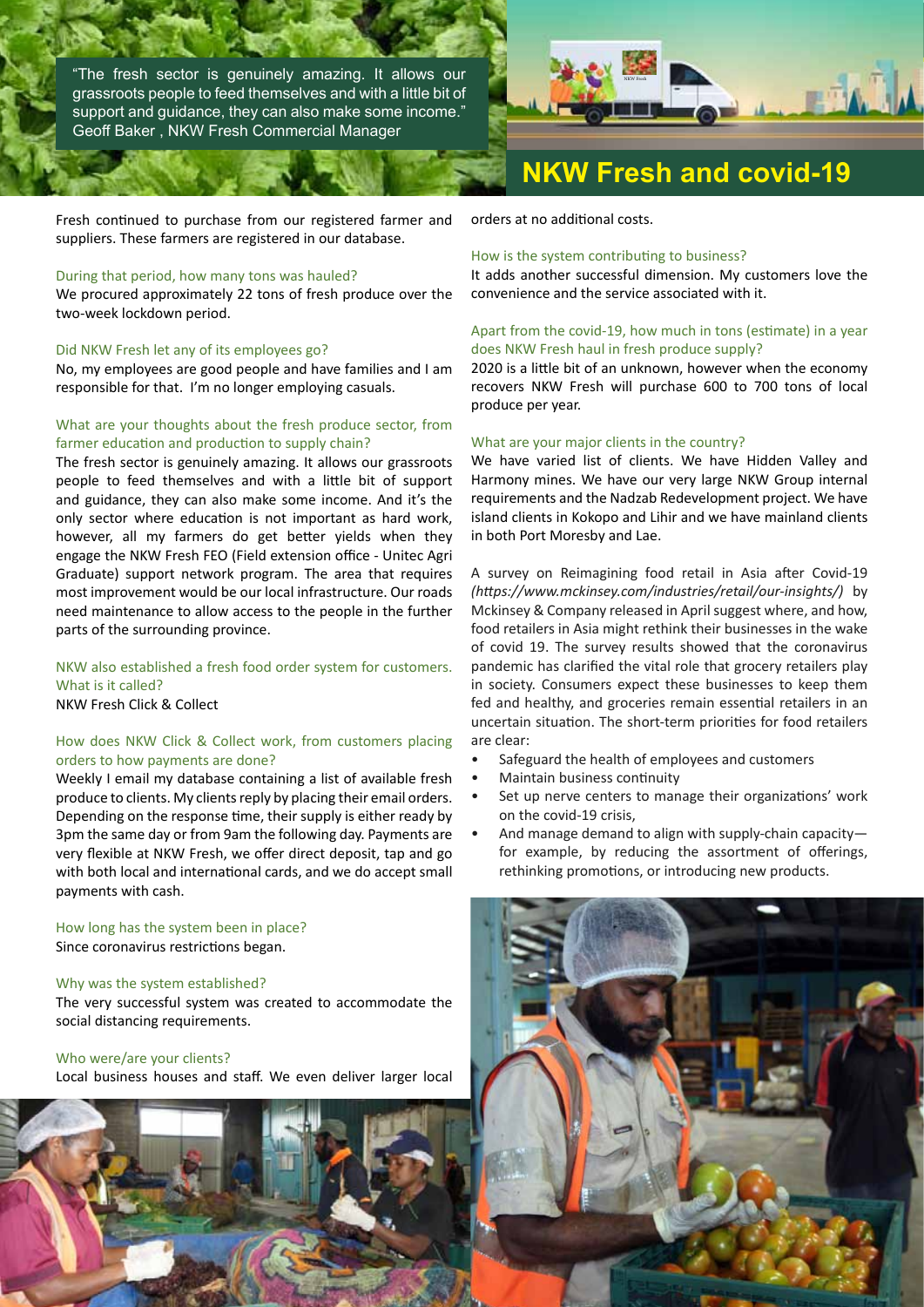



### **Covid-19 'new deal' for informal workers**

As governments around the world continue to grapple with the economic and health impacts of the coronavirus pandemic, policymakers in emerging markets have been seeking effective ways to support their informal sectors.

In response to the growing crisis, the World Economic Forum (WEF) has called for a 'new deal' aimed at protecting informal workers

Informal workers are those who work in jobs that are not registered with local authorities or covered by formal working arrangements. Although they usually fall outside the tax net, such workers are often not eligible for basic social security, nor protected by basic employment rights.

Globally speaking, there are an estimated 2bn informal worker across a range of occupations and industries. Although they make up 62% of all workers worldwide, according to the UN's International Labour Organisation (ILO), they are highly concentrated in emerging markets.

For example, while the proportion of informal workers in highincome countries is just 18%, this figure rises to 67% for middleincome countries and 90% for low-income economies. In addition, the ILO estimates that informal enterprises account for eight of every 10 businesses in the world, many of which are small-scale family or community operations.

#### Economic impacts

While these workers experience a higher risk of vulnerability at the best of times, the pandemic has placed even more strain on those who operate within the informal economy.

Typical workplaces for informal workers – among them markets and shops – were closed for extended periods this year as part of efforts to contain the spread of the virus.

In a report released in early May, the ILO said that 1.6bn out of the world's 2bn informal workers had been significantly affected by coronavirus-related lockdown measures, with women overrepresented in the hardest-hit sectors.

While governments around the world have since implemented significant stimulus packages to combat the impact of the virus and related lockdowns, the fact that workers and businesses within the informal sector are not registered with authorities means that many have not received state support in some countries.

As a result of the disruption to business and lack of government assistance, it is estimated that relative poverty for informal workers will increase by 56% in low-income countries.

Given these economic pressures, the ILO said that the situation was forcing people into making desperate decisions, and choose whether "to die from hunger or from the virus".

Elsewhere, the disruption caused to informal economies has un-

dermined food supply to many vulnerable communities, along with damaging the livelihoods of millions of farmers worldwide.

#### Economic responses

While the unregistered nature of informal workers complicates state efforts to provide assistance, the sheer size of informal economies, especially within emerging markets, has nevertheless seen governments seek to provide support to the sector throughout the pandemic.

In Nigeria, for example, the informal sector is estimated to account for around 80% of employment and 65% of GDP, while informal workers make up around 80% of the total workforce in Indonesia, Myanmar and Cambodia.

In neighbouring Vietnam the government has expanded existing social assistance programmes to include many within the informal sector, while Bangladesh has increased the value of benefits available to those who are eligible for assistance.

In terms of financial support, Nepal and India have increased in-kind and cash transfers to poor households and informal sector labourers, and Indonesia has extended utility subsidies for low-income families.

Thailand authorities introduced a three-month strategy whereby 10m farmers and 16m workers not covered by social security programmes were transferred \$153 each month through digital payment platforms.

With a view to supporting businesses as well as workers, Malaysia has launched special grants for micro-enterprises with fewer than five employees, amid concerns that the economic recession could force many formal micro-, small and medium-sized enterprises to close – thereby expanding the informal sector.

#### A 'new deal' for informal workers

Such initiatives align broadly with a call from the WEF to develop a post-pandemic 'new deal' for Asia – home to the world's largest informal labour force – that includes stronger protections for informal workers.

As part of its plan, the WEF has emphasised the need for the expansion of health care coverage and public health infrastructure, including in the provision of clean water and sanitation facilities; an improvement and expansion in social support and safety nets; and increased investment in digital capacity and bandwidth, with digital platforms for education and financial services seen as key to providing economic security for lowincome households.

While the global implementation of such a plan will require considerable political will, it is essential to guaranteeing the wellbeing of the world's most vulnerable workers.

**Article: Courtesy of OXFORD BUSINESS GROUP**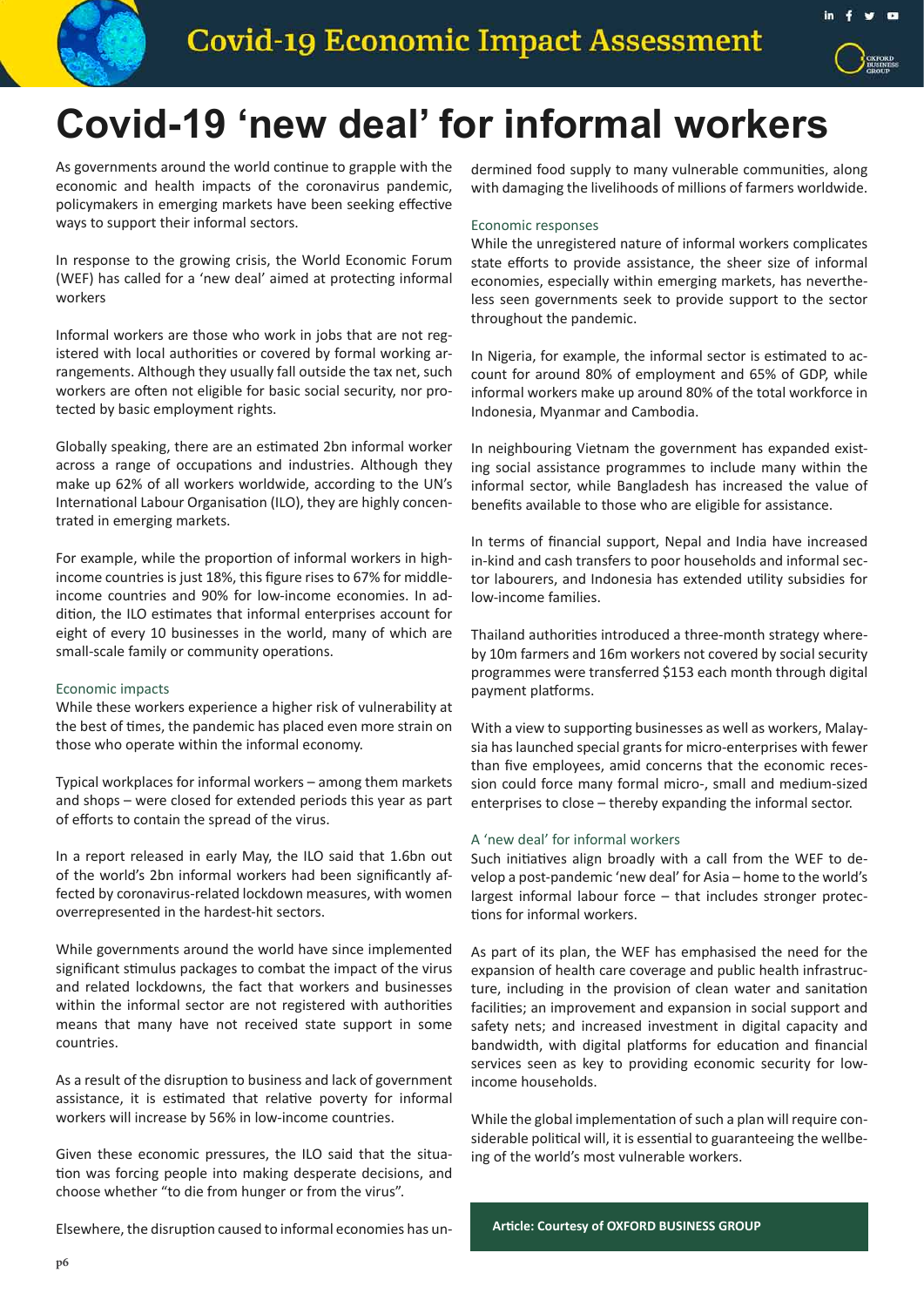# **FARMING**

ve created a selling point or market for the<br>milies.by.buying.from.them.directly.in.the.village lies by buying from them directly in the village. challenge now is to secure other business artnerships. I've found a few and have already identified others I would like to work with."

**Works with over 100 women and youths Works with 35 families Rice production per family - 9 tons average President of Markham Youths In Agriculture**

Featuring **EILEEN DANIELS**

Eileen comes from Atupan village, Markham District in Morobe Province. She started planting rice in 2018 and has achieved a lot in her efforts to contribute to rice farming in the area.

Having secured a few small markets, Eileen is looking for other business development opportunities. A secondary school in Lae is buying rice from her every week for the boarding students. The rice is also being sold in a trade store in the village owned by one of her brothers.

She is now working to establish a market with a major supermarket in Lae. Discussions have been positive and she hopes to have the rice produce on sale at the supermarket under the label 'Markham Trupla Rice'.

These markets are not only for the rice planted and harvested on her three hectares of land but are also from all the rice farming families she has been working with and supporting. She plans to increase her rice fields to 10 hectares.

She buys the harvested rice from 35 families, meets the cost of milling then sell the milled rice. Each family have 3 hectares of rice which produces an average of 9 tons.

"The village people planted rice for food security and for markets. I helped with rice seed distribution, planted my own and was also a Trainer of Trainers. The families challenged me to find markets for them, that is what I am doing now to help even if it means I am meeting all the costs for transportation, milling, ploughing, packaging and in the end make a small profit.

"I've created a selling point or market for the families by buying from them directly in the village. My challenge now is to secure other business partnerships. I've found a few and have already identified others I would like to work with," Eileen said.

A substantial amount of money was made from her first and second sales. The first sale was in September 2019 and second in January 2020. The third harvest (50 bags of 50kgs each) was milled this month. Each harvest is brought to the rice mill at the National Agricultural Research Institute at Bubia and milled.

Eileen's life as a farmer began in 2001 when she had to support her two brothers to continue their education. From vegetable farming, she then ventured into rice in 2018.

"I was to study to become a teacher but because of the cultural practice in Markham that male children are given the first preference I had to stay back in the village. I planted vegetables and peanuts and brought my harvests to the Lae main market. The money I earned; I helped my father to pay for my brothers' education. My two brothers are now working and supporting me in return with my agricultural ventures.

"As a single mother, I am also able to pay for my own children's education at good schools in the city.

"I have been able to achieve all these because of agriculture. I am still a teacher even though I did not go through formal teaching education. I am teaching rice farmers and that is very rewarding," Eileen said.

As the President of Markham Youths in Agriculture, Eileen works with over 100 youths and women.

Last year with support from her family and village, she built and opened a resource centre in the village. The centre houses a solar rice mill donated by PNG Incentive Fund; caters for rice farming training and community awareness programs; and is also on hire for meetings.

In October, 2018, Incentive fund donated 12 solar rice mills to 12 rice farming groups and families in Markham under the Mechanising the Grass Roots Rice Sector Pilot Project. The project was aimed at empowering rural communities in improving food security, rural livelihoods and creating market opportunities for Morobe province. It was in partnership with NARI, Trukai Industries Ltd, PNG Women In Agriculture, Project Support Services Ltd and Morobe Provincial Administration Division of Agriculture and Livestock.